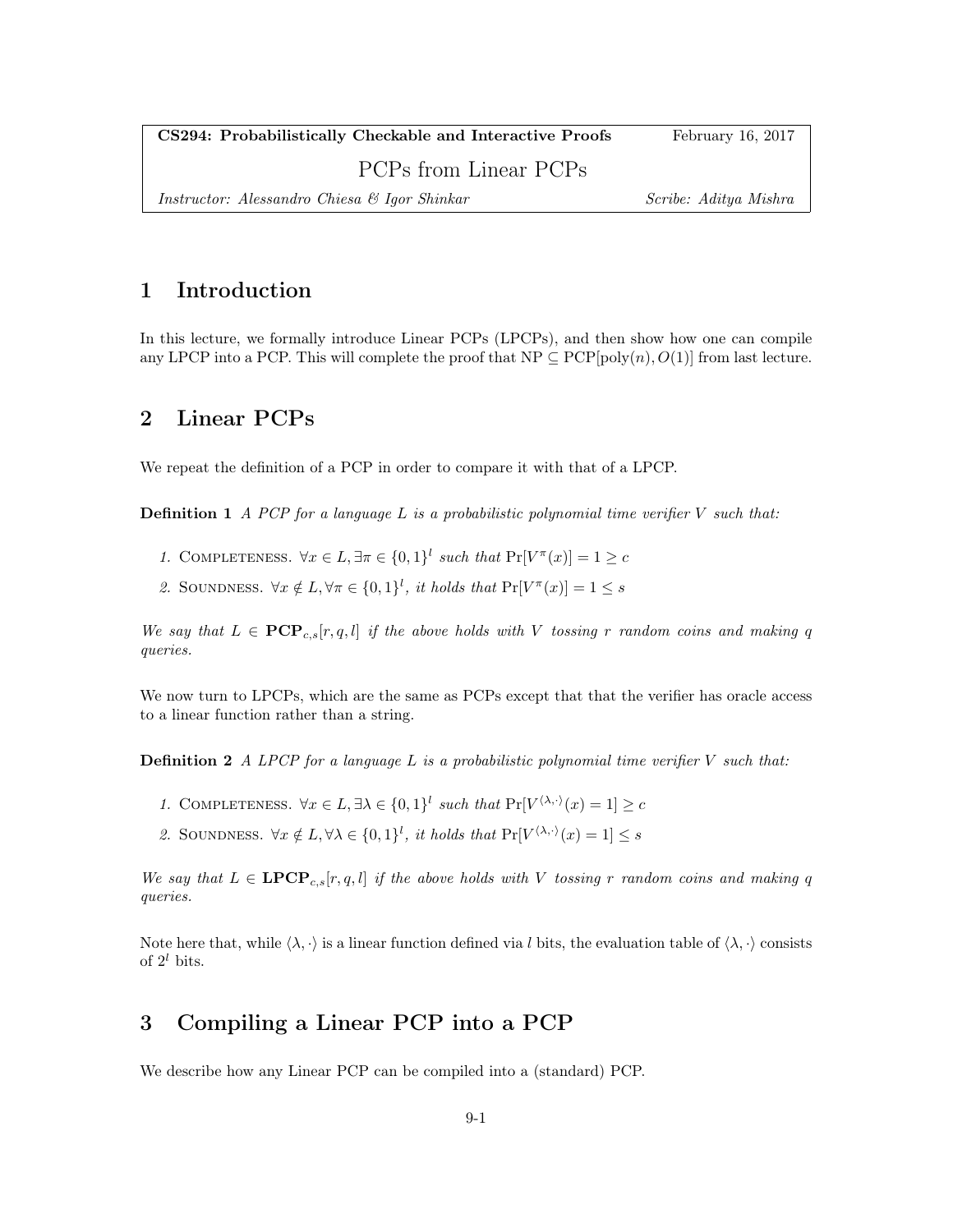**Idea 3** Let  $\pi$ :  $[2^l] \rightarrow \{0,1\}$  be an evaluation table of  $\langle \lambda, \cdot \rangle$ . Let  $V_{PCP} = V_{LPCP}$ .

This seems like a good idea at first. However, the prover may write  $\tilde{\pi}$  that is not the evaluation table of any linear function. We clearly have no way to check if  $\tilde{\pi}$  is the evaluation of a linear function in less than  $2^{l}$  queries, as there could always be a mistake at the location that we did not query. That said, as we shall see, it will suffice to ensure that  $\tilde{\pi}$  is *close* to the evaluation of a linear function, and this can be done with few queries.

**Definition 4** We say that a function  $f: \{0,1\}^n \to \{0,1\}$  is  $\delta$ -far from LIN if for all linear functions  $p \in \text{LIN}, \Delta(f, p) \geq \delta.$  Likewise, we say that a function  $f: \{0,1\}^n \rightarrow \{0,1\}$  is  $\delta\text{-close from LIN}$  if there exists a linear function p such that  $\Delta(f, p) \leq \delta$ .

<span id="page-1-0"></span>**Theorem 5** There exists  $O(1)$ -query verifier  $V_{\text{LIN}}$  such that:

- 1.  $\forall \pi \in \text{LIN}, Pr[V^\pi_\text{LIN} = 1] = 1$
- 2.  $\forall \pi$  such that  $\Delta(\pi, \text{LIN}) > \frac{1}{10}, Pr[V^{\pi}_{\text{LIN}} = 1] \leq \frac{1}{2}$

We will hold off the proof for Theorem [5](#page-1-0) until Section [4.](#page-2-0)

Now we can define  $V^{\pi}_{\text{PCP}}$  as follows:

- 1. Run  $V_{\text{LIN}}^{\pi}$ . If the function is not linear, reject.
- 2. Run  $V_{\text{LPCP}}^{(\tilde{\lambda}, \cdot)}$ , where  $\langle \tilde{\lambda}, \cdot \rangle$  is  $\pi$  treated as a linear function.

The proof of completeness is trivial. We now prove soundness. Suppose that  $x \in L$  and  $\tilde{\lambda}$  is a function from  $[2^l] \rightarrow \{0,1\}$ . There are two cases. Suppose that  $\tilde{\lambda}$  is  $\tilde{1}$  far from LIN. This implies that  $V_{\text{LIN}}$  accepts  $\tilde{\lambda}$  as linear with probability at most  $\frac{1}{2}$ , and  $V_{\text{LPCP}}$  by definition accepts with probability at most s. The second case is when  $\tilde{\lambda}$  is  $\frac{1}{10}$ -close from LIN. Let  $\lambda$  be the closest linear function to  $\lambda$ . Assuming that the distribution of the queries is uniformly random, we see that

$$
\Pr[V_{\text{PCP}^\lambda}^{\tilde{\lambda}} \ge \Pr[V_{\text{LPCP}}^{(\lambda, \cdot)} \text{accepts}] + \Pr[\exists \text{a query that is noise}]
$$
  

$$
\le s + q \cdot \frac{1}{10}
$$

Of course in most cases, the distribution of the queries is not uniformly random. We can use selfcorrection in order to bring down the upper-bound shown in the last expression, and to address the issue of the bias of the queries. This is explained below.

**Idea 6** For all  $a \in \{0,1\}^l$ , pick random  $r \in \{0,1\}^l$  and return  $\pi(r) + \pi(r + a)$ . Using the union bound, we see that

$$
\Pr[\langle \lambda, a \rangle \neq \pi(r) + \pi(r+a)] \leq \frac{2}{10}
$$

Using Chernoff bounds, we see that doing this process  $O(\log q)$  times will result in an error at most  $O(\frac{1}{q})$ . Of course, we can bring down the error further as we wish by having more queries.

We have shown that indeed Theorem 1 holds with: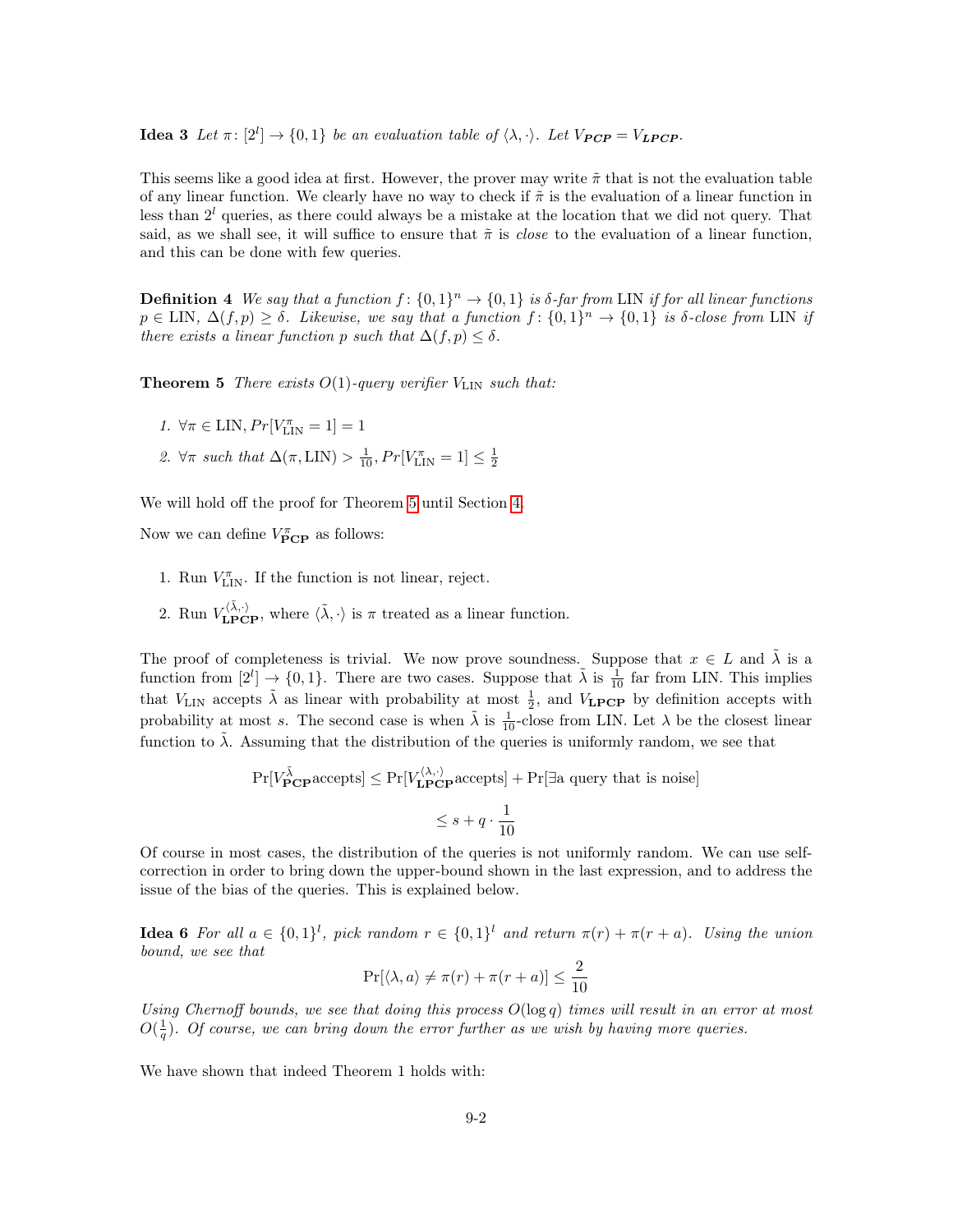1.  $c' = c$ 2.  $s' = \max\{\frac{1}{2}, s + \epsilon\}$ , where  $\epsilon$  is the error that occurred from the log q queries 3.  $r' = r + \log(q) \cdot l$ 4.  $q' = q \cdot \log(q)$ 5.  $l' = 2^l$ 

### <span id="page-2-0"></span>4 A Linearity Test

The compiler from LPCP to PCP that we have described assumed the existence of a *linearity test*, as stated in Theorem [5.](#page-1-0) We now prove this theorem by presenting and analyzing the linearity test of Blum, Luby, and Rubinfeld [\[BLR93\]](#page-4-0); we follow lecture notes by Moshkovitz [\[Mos10\]](#page-4-1).

#### 4.1 Preliminaries

Before we introduce the actual test, we first go over some definitions.

**Definition 7** A function  $f: \{0,1\}^n \to \{0,1\}$  is linear if for all  $x, y \in \{0,1\}^n$ ,  $f(x+y) = f(x) + f(y)$ .

#### 4.2 The Actual Test

Suppose we are given a (potentially linear) function  $f: \{0,1\}^n \to \{0,1\}$ . Choose points  $x, y \in \{0,1\}^n$ independently and uniformly at random, and test if  $f(x) + f(y) = f(x + y)$  over  $\mathbb{F}_2$ . It is easy to see that this is a 3-query verifier. The proof of completeness is trivial, since if  $f$  is linear, then by definition of linearity, this test will pass with probability 1. The soundness theorem is as follows:

**Theorem 8** Pr[BLR test rejects  $f \geq min\left(\frac{2}{9}, \frac{\Delta(f, \text{LIN})}{2}\right)$  $rac{, \text{LIN}}{2}$ 

The subsequent section gives a proof of soundness for the BLR test.

#### 4.3 Proof of Soundness

We use the idea of majority correction. If a function  $f$  is linear in a binary field, we have that  $f(x) = f(y) + f(x + y)$ . We can think of each of the  $2^n$  possible values of y as a vote on the value of  $f(x)$ . Since  $f(x)$  is equal to either 0 or 1, we see that either 0 or 1 received the majority of votes from the y values. More formally, we define  $g_f$  (which is dependent on f) as follows:

$$
g_f(x) = \begin{cases} 1 & \text{if } \text{Pr}_y[f(y) + f(x - y) = 1] \ge \frac{1}{2} \\ 0 & \text{otherwise.} \end{cases}
$$

We also define  $P_x = \Pr_y[g_f(x) = f(y) + f(x - y)].$  Note that by definition of  $g_f, P_x \ge \frac{1}{2}$ . In order to prove soundness, we first prove some claims.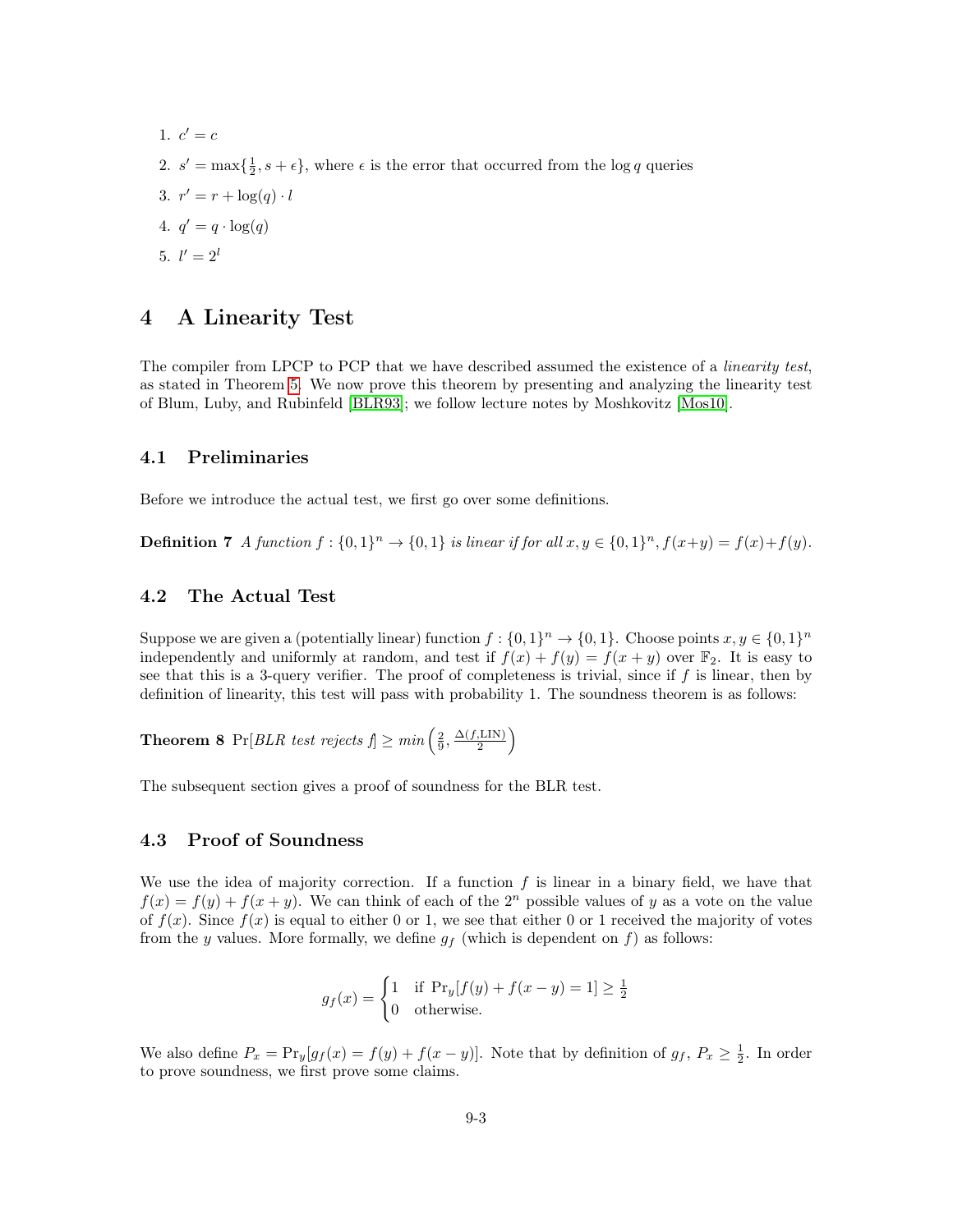**Claim 9** Pr[*BLR rejects*  $f \geq \frac{1}{2} \cdot \Delta(f, g)$ 

Proof: We have that:

 $Pr[rejection] = Pr[g(x) \neq f(x)] \cdot Pr[rejection]g(x) \neq f(x)] + Pr[g(x) = f(x)] \cdot Pr[rejection]g(x) = f(x)]$ 

Since we are interested in a lower bound, we ignore the second term. Note that  $Pr[g(x) \neq f(x)]$  $\Delta(f,g)$  by definition. We see that if  $g(x) \neq f(x)$ , then  $f(x) = (y) + f(x - y)$  for  $1 - P_x \leq \frac{1}{2}$  of the possible values for y. Since we are in  $\mathbb{F}_2$ , addition and subtraction are the same and so the equation  $f(x) = f(y) + f(x - y)$  is the same as the BLR test,  $f(x + y) = f(x) + f(y)$ .

**Claim 10** If  $Pr[BLR$  rejects  $f \leq \frac{2}{9}$ , then for all x we have  $P_x > \frac{2}{3}$ .

**Proof:** Fix  $x$ . We define

$$
A_x = \Pr_{y,z}[f(y) + f(x+y) = f(z) + f(x+z)]
$$

We can compute  $A$  in two different ways. We see that

$$
A_x = \Pr_{y,z}[f(y) + f(x + y) = g(x) \land f(z) + f(x + z) = g(x)]
$$
  
+ 
$$
\Pr_{y,z}[f(y) + f(x + y) \neq g(x) \land f(z) + f(x + z) \neq g(x)]
$$
  
= 
$$
P_x^2 + (1 - P_x)^2
$$

We can also use the BLR rejection probability to bound  $A_x$ . Since we are working over a binary field, we can rewrite the equation  $f(y) + f(x + y) = f(z) + f(x + z)$  as  $f(y) + f(z) = f(x + y) + f(x + z)$ . We see that by linearity,  $Pr[f(y) + f(z) = f(y + z)] = 1 - Pr[BLR$  rejects  $f > \frac{7}{9}$ . As y and z are independent and uniformly sampled, we can apply the same reasoning to the case of  $x + y$  and  $x + z$ . Thus we can say that  $f(x + y) + f(y + z) = f((x + y) + (x + z)) = f(y + z)$  with probability greater than  $\frac{7}{9}$ . Thus the probability of both these events happening (which is  $A_x$ ) is greater than  $\frac{5}{9}$ . Solving the quadratic:

$$
P_x^2 + (1 - P_x)^2 > \frac{5}{9}
$$

gives  $[0, \frac{1}{3}) \cup (\frac{2}{3}, 1]$  as solutions. As  $P_x \ge \frac{1}{2}$ , we see that  $P_x > \frac{2}{3}$ 

. — Первый профессиональный профессиональный профессиональный профессиональный профессиональный профессиональн<br>В 1990 году в 1990 году в 1990 году в 1990 году в 1990 году в 1990 году в 1990 году в 1990 году в 1990 году в<br>

**Claim 11** If  $Pr[BLR$  rejects  $f \leq \frac{2}{9}$ , then  $g_f$  is linear.

**Proof:** Using the previous claim, we see that  $P_x > \frac{2}{3}$ . Fix x and y and choose z uniformly and random. Then  $g(x) = f(z) + f(x + z)$  with probability larger than  $\frac{2}{3}$ . Using the same argument, we see that  $Pr[g(y) = f(z) + f(y + z)] > \frac{2}{3}$  and  $Pr[g(x + y) = f(z) + f(x + z + y)] > \frac{2}{3}$ . Substituting  $(x + z)$  in place of z, we have that  $\Pr[g_f(x + y) = f(z + x) + f(z + y)] > \frac{2}{3}$ . Thus, there exists a z<sub>0</sub> such that:

$$
g_f(x) = f(z_0) + f(x + z_0)
$$
  
\n
$$
g_f(y) = f(z_0) + f(y + z_0)
$$
  
\n
$$
g_f(x + y) = f(x + y + z_0)
$$

all hold. This shows that

$$
g_f(x) + g_f(y) = g_f(x + y)
$$